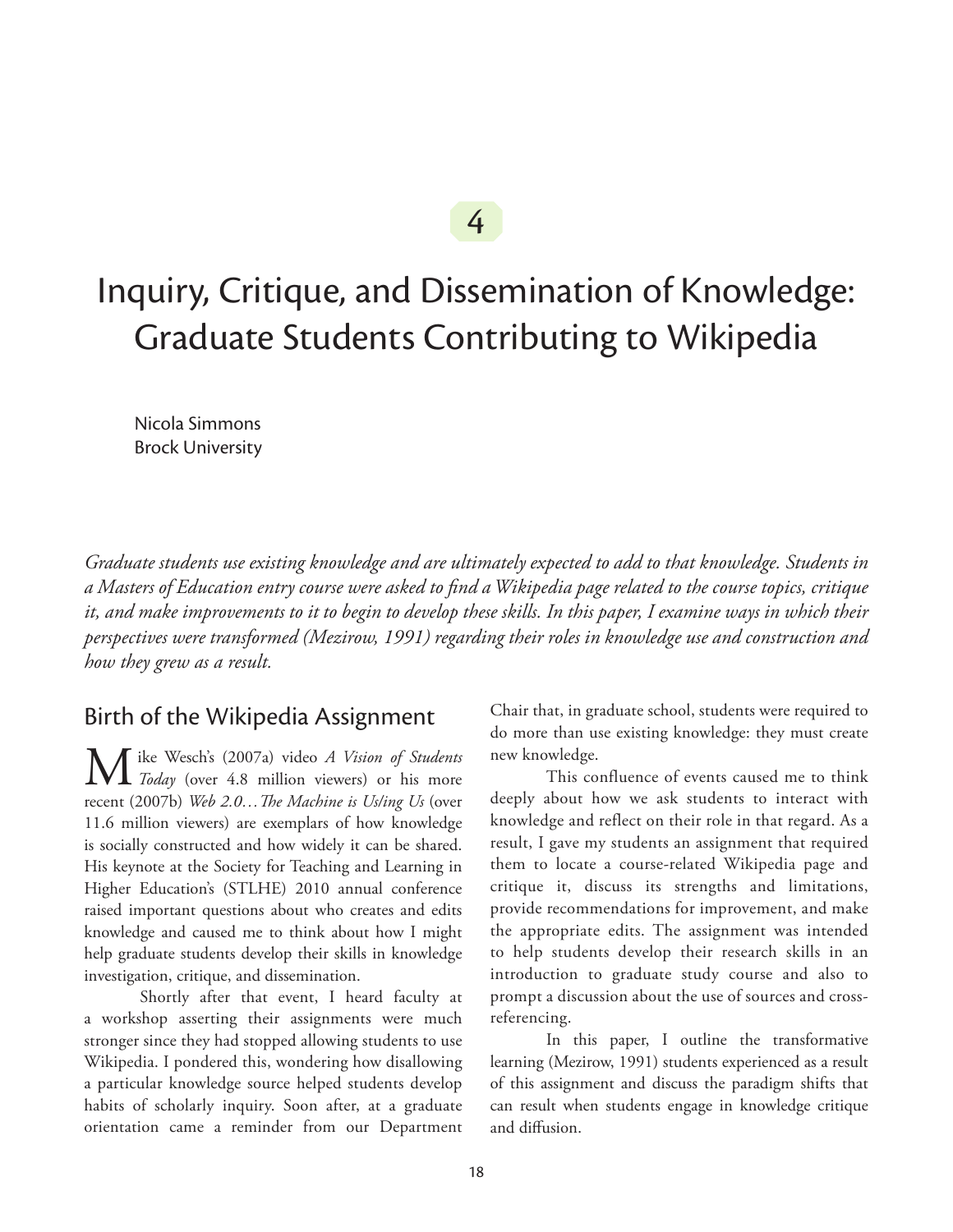# Background Rationale

Hammett and Collins (2002) note that graduate students expect to "see themselves as producers of knowledge and acknowledged members of an academic community" (p. 439). While students may be encouraged to publish or present their work, they may have little authentic opportunity to practice these graduate-level skills, particularly if they take a course-based route.

Wikipedia provides a platform that allows a student (at any stage) to engage in knowledge critique and publication. As Maehre (2009) outlines,

> The students enter a turbulent environment where every syllable has to be defended by people with no authority over anyone else, where no editor has final say. This shows the student that the content of the work is paramount, not the author's credentials, however imperfect may be the process of shaping that content. (p. 235)

#### Critical literacy skills

While content is important, process skills such as critical thinking, problem solving, self-guided inquiry, and appropriate use of resources are essential in this century (Simmons, 2013) and are part of Ontario's expected graduate outcomes (McMaster University, 2010). Heil (2005), however, notes that students often take the route that yields the quickest information, foregoing academic journals and scholarly databases in favour of websites such as Wikipedia. O'Sullivan and Scott (2000) found students primarily chose internet resources for reasons of expediency, with only 10% noting limitations to information.

Post-secondary graduates must be critical of resources and technically savvy regarding online collaboration tools. We live with socially constructed knowledge, or "knowledge and information with multiple creators, collaborative knowledge created without traditional hierarchies of power, and through dispute and negotiation" (Maehre, 2009, p. 232). The 21<sup>st</sup> century world calls for graduates who can collaborate easily with others in this regard. Critiquing and contributing to Wikipedia provides an opportunity for students to begin to develop these skills.

# Methods

Students in two Fall 2011 sections of an entry course in graduate education were given the following assignment:

> *Contributing to Knowledge:* Review a Wikipedia site (topic related to course) for strengths and potential areas for improvement, particularly regarding literature cited. Edit the site with your recommended changes. Accompanying paper approximately 4-6 pages (plus printed screen of site before your edits) cites several sources and makes strong connections to scholarly literature.

Ethics approval was granted to invite all students (38) to complete an online survey about their experiences with and reflections on the Wikipedia assignment. Nine students completed the survey comprised the following questions:

- 1. What benefits did you experience in completing the Wikipedia assignment?
- 2. What challenges did you experience?
- 3. What recommendations would you make for changing the assignment?
- 4. What do you recall as your key learning at the time of doing the assignment?
- 5. What did you learn through this assignment about the construction of knowledge?
- 6. In what ways, if any, have your perspectives shifted regarding use of Wikipedia and other resources for academic work?
- 7. As you now reflect back on the assignment, is there anything else you have learned?
- 8. Is there anything else you'd like us to know about your experiences with the Wikipedia assignment?

# Findings

Overall, students' experiences of the Wikipedia assignment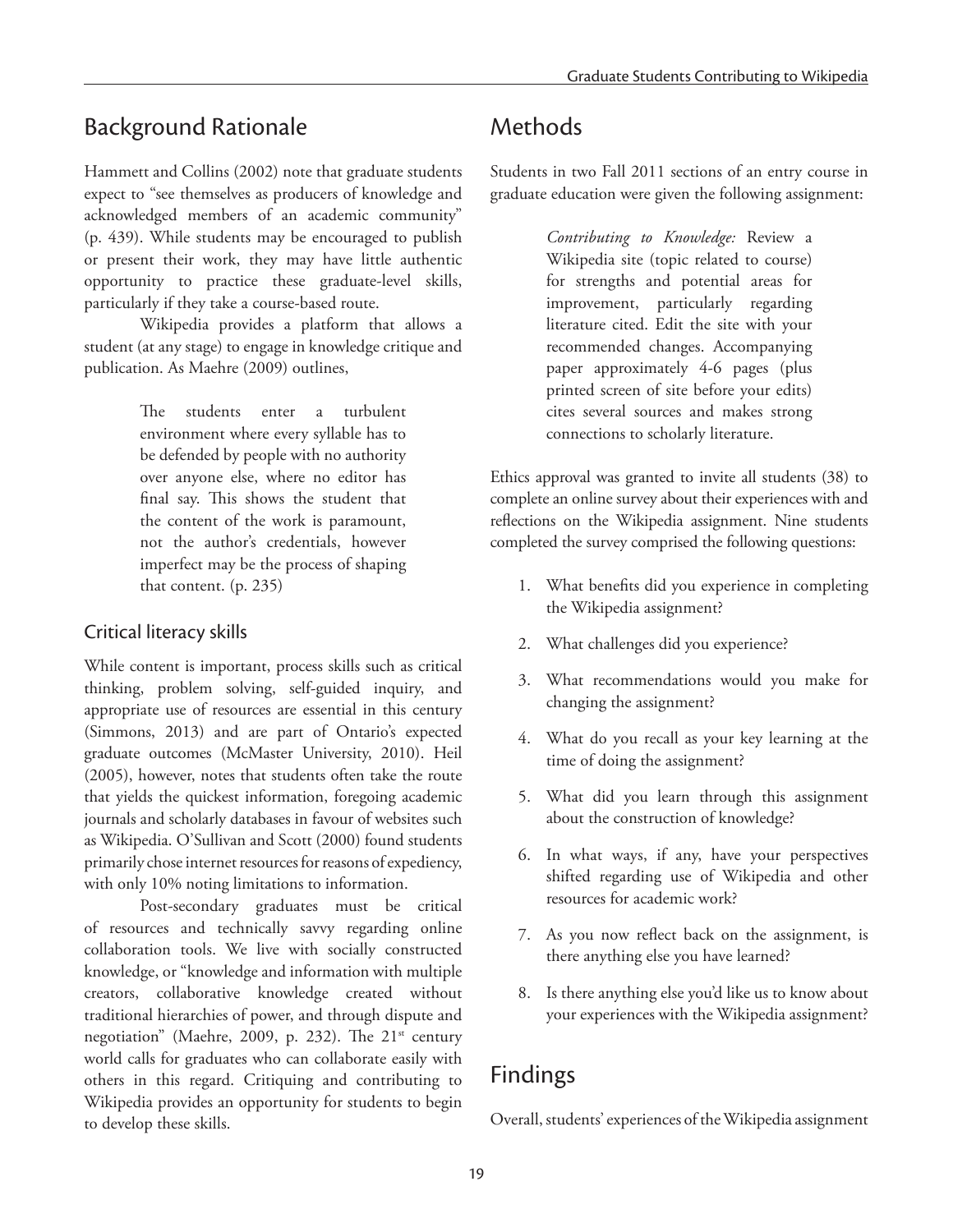were extremely positive. For example, one said, "I have never been challenged in an assignment like that before," and another commented, "Fantastic experience. I would highly recommend it!" In this section, I first list challenges and then discuss what students learned about knowledge use and creation.

#### Challenges

The assignment was not without its challenges. Students noted,

> Challenging to determine the depth to which to go in the assignment. Have the class sign up for topics so that you do not have multiple people in the same class editing one page. Provide some guidance on how to edit, code, and link on Wikipedia.

> How much time and effort this assignment took. It was exhausting and after I had edited I was so excited to share my page with my family only to find out it was almost completely gone. It was a bit discouraging. This requires much more time and effort than any paper I have done in the past. Hours of reading, learning how to navigate the site, making changes, editing, and reflecting.

One student expressed frustration at website management issues, saying "some of the pages are locked and you have to be a member for a certain period of time. It was incredibly frustrating because I have very valuable information for that topic that I wanted to share and couldn't."

One student was cynical about who controls the site, adding, "I would be very wary of who is in charge of the site, why certain things stay and certain things change. I love the idea of the site in theory but I am a bit sceptical if it is really a free arena." In addition, the students noted the temporal character of online resources:

> I learned that construction of knowledge using Wikipedia is too easy. Yet, it raises awareness and critical thinking about what is constructed on the Internet... most of the sources which the previous

individual had used were all expired or non-existent at this point.

Thus, while students experienced technical challenges, these also contributed to their learning about online knowledge construction through Wikipedia.

#### Perceived peer pressure

While many noted technical challenges as reasons for not editing, some commented on their discomfort at changing others' posts:

> I did not feel I had the authority or knowledge to put up what I had researched - I did not change any facts put up by previous editors; I felt I would be doing something wrong removing information put up by someone else.

One student reflected a sense of 'imposter syndrome' (Brookfield, 1995), regarding the ability to make a meaningful contribution:

> I edited a page, and yes I did my best to research my topic as much as possible, but in the end I do not know if I was right. What if what I put down on that page is wrong? I may have aided in the deconstruction of knowledge.

## Wikipedia as a scholarly source

While no comment was made by instructors on the veracity or reliability of Wikipedia as a resource, students quickly came to their own conclusions. One said, "For academic work, I generally use Wikipedia to get this overview and then go to more academic sources." Another noted, "To a certain extent it can be trusted but due diligence on the part of the student is a must to make sure information is correct" and another remarked, "I am much more cautious about what resources I use. I look at how academically strong my resources are."

## Meta-cognition about knowledge use and creation

Students reflected on learning new skills of "critiquing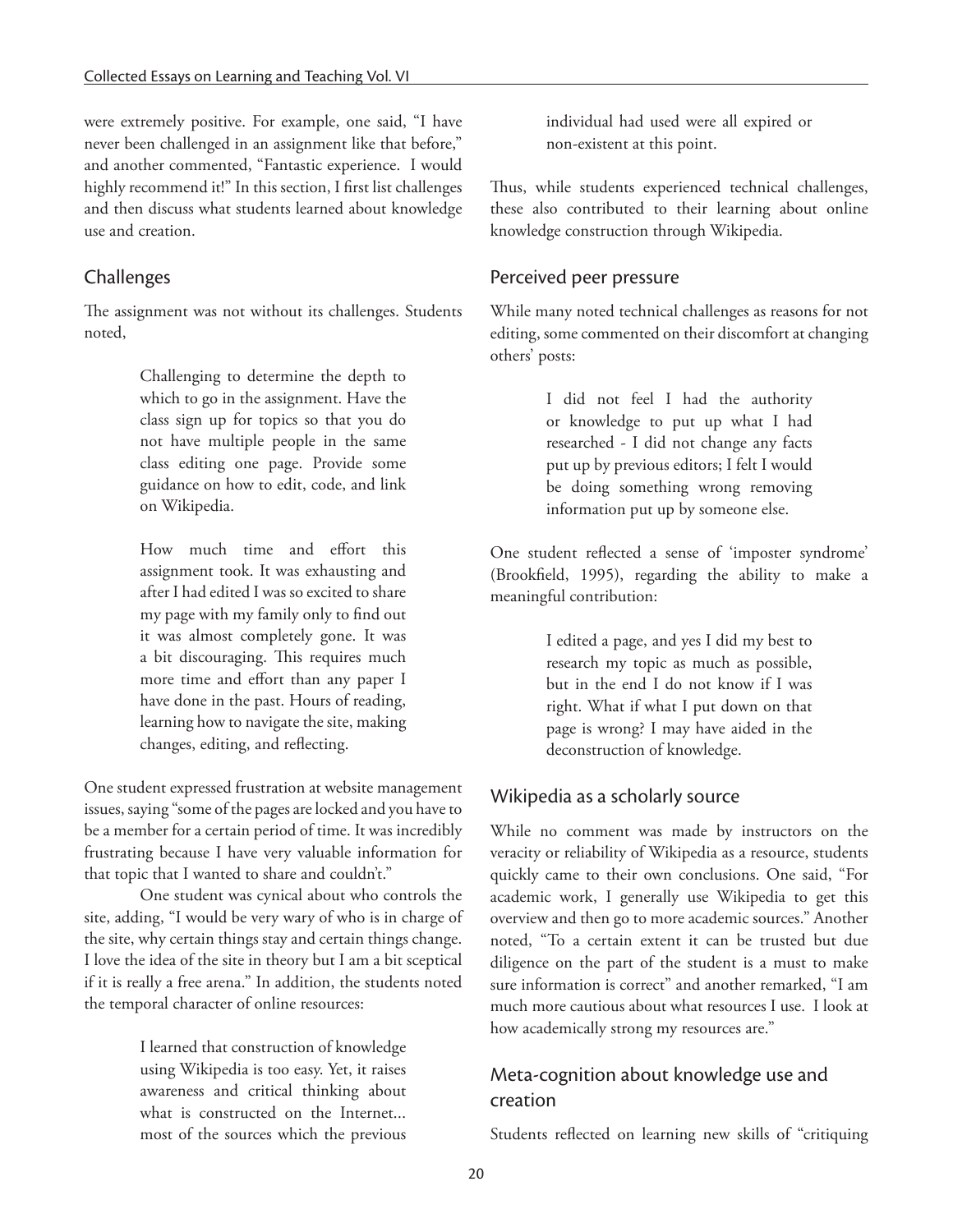sources of knowledge, learning to review and modify knowledge available online" and another discovered "the importance of accountability online and how I have valuable things to add to the body of knowledge and the construction of knowledge." One remarked, "knowledge changes and expands a lot faster than we think." Some comments were specific to Wikipedia:

> I looked at how frequently certain pages were accessed, and how they've grown...the different security levels... the discussion board component of each page and all of the discussion (and arguments) that take place with regards to what should be on a certain page. I also learned about other projects Wikipedia is involved in, particularly in the higher education context.

One student's reflection described the assignment's impact on their thinking about Wikipedia as a resource that they could use, contribute to, and critique:

> A rare opportunity to actually make a contribution to something. Made me really look at the language I was using and how I was writing...about what type of information I would want to read if I was looking at the page and to consider the reader when I was writing...Typically, students are told to stay away from Wikipedia because 'Joe Blow' can edit it and therefore the information isn't always reliable. However...I started looking into a lot of things Wikipedia does to increase the accuracy of the information that is posted, such as levels of security for pages that are frequently edited, as well as moderators that designate what needs to be done to pages to improve them. I think the assignment made me realize that Wikipedia isn't something that students should shy away from; it's something that, similar to everything else on the Internet, should be questioned.

Another said,

The power of social construction is incredible. Combining this assignment with the video by Mike Wesch resulted in me thinking about things in a different way...who determines what is knowledge? And what exactly is 'knowledge'...what is 'agreed' upon and published on the Wikipedia page is knowledge and people socially constructed this.

This critical questioning led to empowerment. Most commented on the assignment's impact on their developing identity as scholars. For example, one said, "I was able to become an 'author' of an 'article' on the internet," while another realized "I was able to contribute to the body of knowledge...to improve the information available to people on the internet." One said, "I felt like I was a part of something bigger than just an assignment – I was contributing to knowledge that could be around for many years to come," while another remarked that he or she "came to realize that creating knowledge was actually about constructing the self."

## Recommendations

Most recommendations the students made pertained to technical issues; technical support would clearly be helpful. Another challenge was that two students chose the same website and struggled editing each others' work during the assignment period – but they also noted that this was a realistic challenge of Wikipedia edits. It is worth noting the students' growth in spite of these challenges:

> I think that you've really tapped into an area that needs to be further explored because of how unique and relevant it is...how Wikipedia can be used for different assignments and try and get other instructors on board to try something new and help them do it. I think sometimes it's just easier to say 'do a paper' for 40% of your mark than come up with something innovative like this, so kudos for stepping outside of the box.